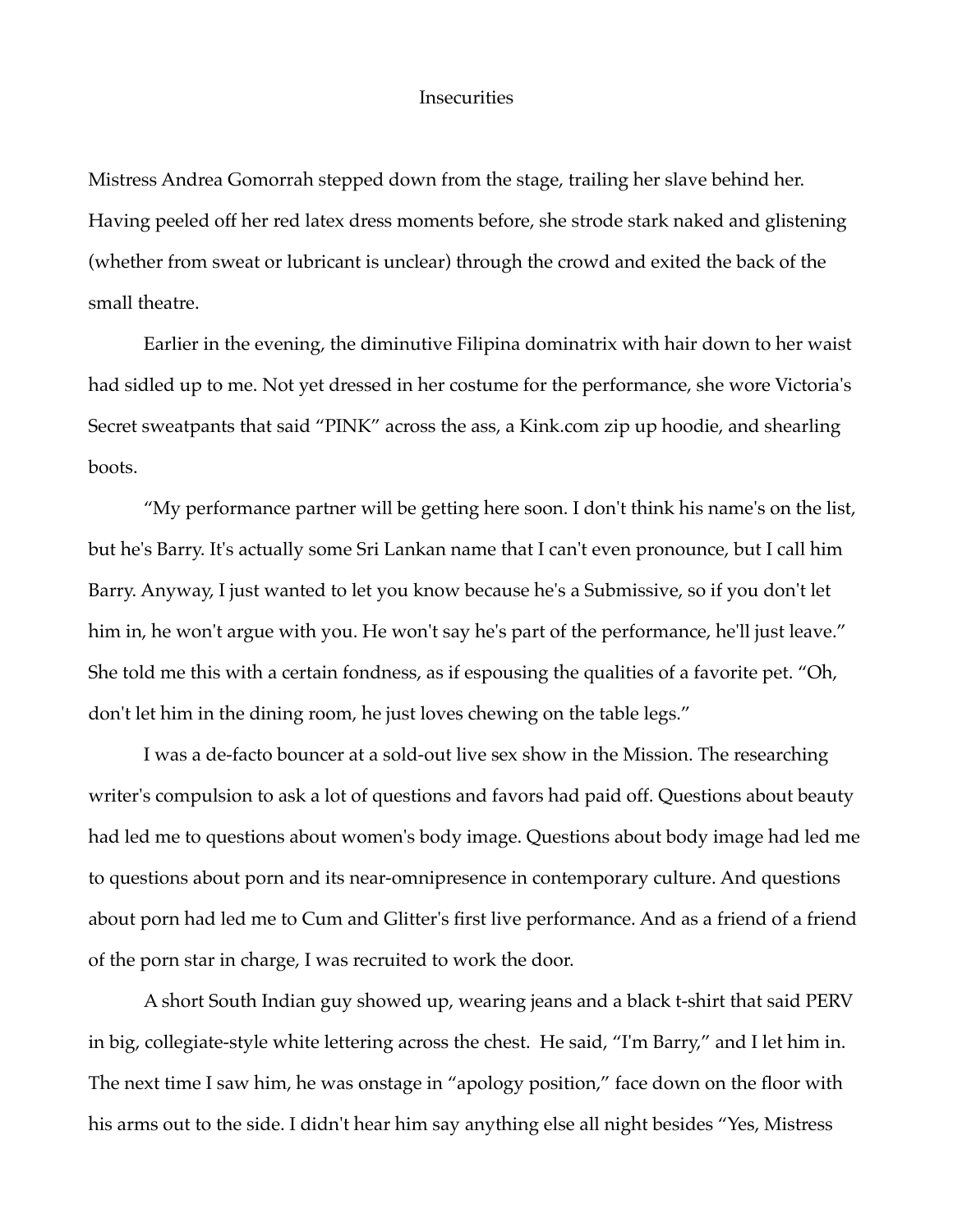Andrea" and "I'm sorry, Mistress Andrea," during which time he was spanked, knelt on, slapped with a dildo, and pinched with clothespins before an audience of a hundred people. He was a very happy slave.

After the performance, in the cramped, makeshift dressing room behind the bar, Barry's face is half covered with gold glitter and half-covered with a huge grin. Andrea, still naked and holding her neatly folded latex dress over one arm, accepts congratulations from the other performers. She doesn't look quite as happy.

"Great job," I say. "That was really fun." (I didn't really know what I was supposed to say, so I went with the generic compliment, equally appropriate for an oboe concert or a standup comedy routine.)

Her brow wrinkles and she flutters her glittered false eyelashes. "Really? It wasn't stupid? People liked it?"

"It was awesome! I think everyone loved it." I flash a grin to compete with Barry's.

I don't know anything about porn, about domination and submission, or the legalities of live sex shows (which I probably should have checked out before agreeing to volunteer) but I do know a woman in need of reassurance when I see one. Mistress Eden, rising porn star, successful dominatrix, a woman who had just brought a hundred people to their feet, whistling and clapping at the sight of her naked body, needed reassurance.

Sometimes I feel like a collector of women's insecurities. I relish my role in telling them that they're good, they're pretty, they're normal. I tell them everything is going to be okay.

"I'm getting married soon and I think I should get my eyebrows done." Ingrid has freckled, pale skin and wide green eyes. She's a successful lawyer with strawberry blonde hair and an impending wedding. She's never had her eyebrows shaped before, which is common for women with lighter hair. They have lived a lifetime with some blonde fuzz on their foreheads and never thought that it needed maintaining. Dark-haired women, on the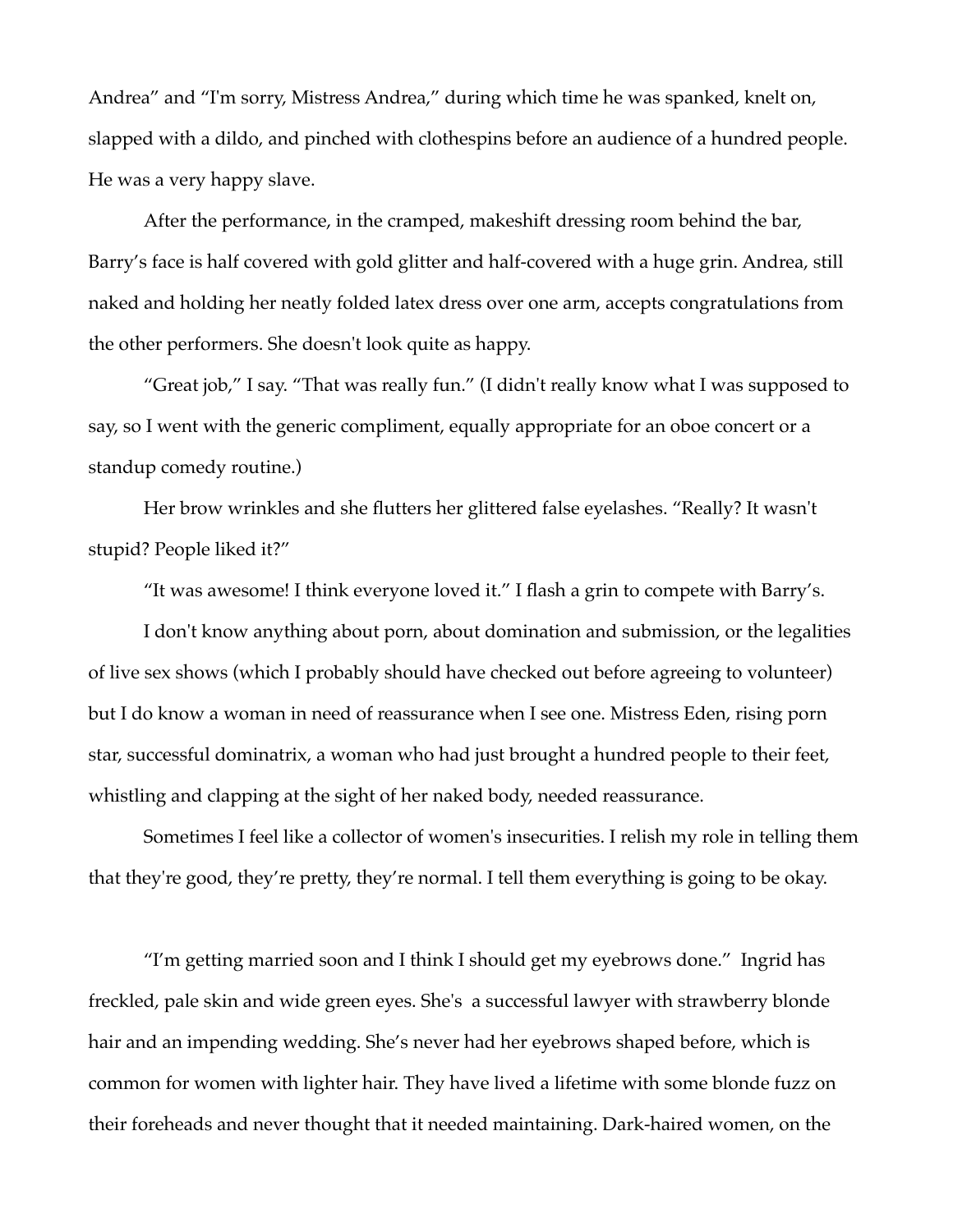other hand, get intimately acquainted with their waxer soon after puberty starts. The actress Emma Roberts (niece of Julia) confessed to Jay Leno on the "Tonight Show" that she had a unibrow as a child. She said her mom was encouraging her to get it waxed as early as kindergarten. For women like Roberts, body hair shows up young and it shows up dark. Women with lighter hair can live long into puberty and womanhood without making the acquaintance of a hair removal professional.

"We can just clean them up a little. Nothing drastic. We'll stay close to the natural shape, do a little trim. How does that sound?" This is my typical intro with skittish brow clients. As I work, we talk about her upcoming wedding and her fiancé, her work as a lawyer and her crazy landlord. I finish her brows and hand her a mirror. Contemplating her reflection, she gasps dramatically.

"Wow! I love them! I had no idea doing my brows could make this much of a difference." Her face is expressive and enthusiastic, and her brows do look great. "I have another question. I know this is kind of strange, but..."

When people under my care lead with that, I know that the following conversation will be filled with anxiety, embarrassment, and self-doubt. It will be something that they have most likely never shared with anyone before.

"Sure. I promise you, it won't be something that I haven't heard before."

"Well, I was wondering...do you think I need to wax my lip?" She looks down at her hands, twisting together in anxiousness, then up at me with big, innocent green eyes. She looks like Little Orphan Annie.

"Well, what do *you* think?" I ask. "Every woman has fuzz on their face, and for some women that bothers them. Some women it doesn't. It just depends on your personal preference." That's my standard answer, and that is honestly how I feel about it. But this interaction is against everything I have ever been taught about selling my services and "upgrading" clients in the room. Having worked at larger spas that were entirely sales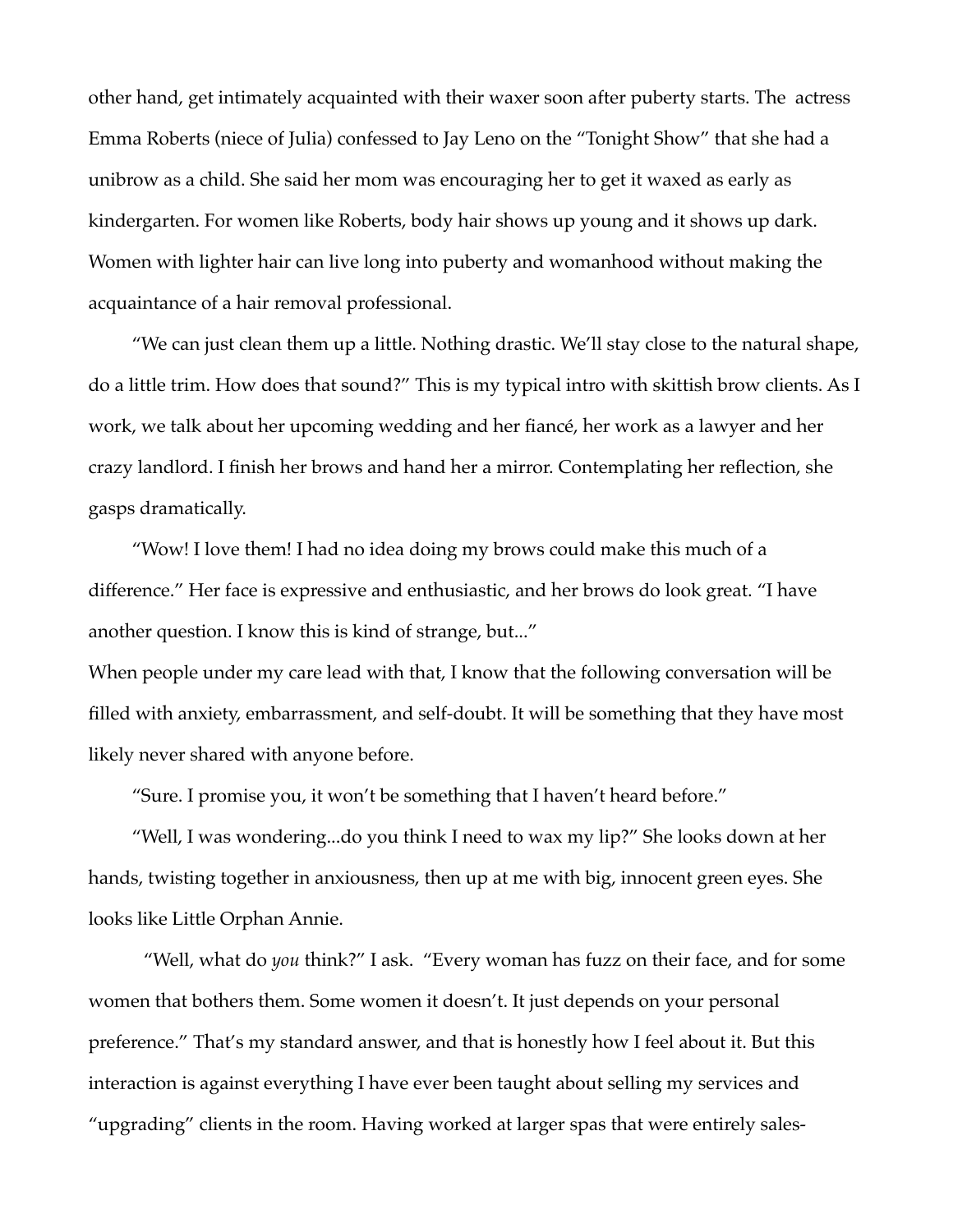driven, the in-room up-sell is the holy grail of marketing. When someone comes in for a brow, I am supposed to say "did you want to do your lip and chin as well?" It's the spa equivalent of "Would you like fries with that?" Top dollar is the bottom line. This principle has taught me that I am a horrible business woman. I refuse to play on women's insecurities.

Think about this. If you went to the dentist to get a cavity filled, and the dentist looked at you and said "And did you want to take care of that snaggle tooth, too?" You would think "Well, shit. I never noticed that I had a snaggletooth. I mean, I know it is a little crooked, but I thought it looked alright. I didn't think anyone noticed. But this dentist, this tooth expert, she thinks I need to do something about my snaggletooth. What an asshole I have been, walking around with a snaggletooth all this time. Maybe that's why the girl at Starbucks was rude to me. Maybe that's why my mother always liked my sister better. Maybe that's why I can't get a date...I don't care what it costs. I've got to get this taken care of immediately."

Despite being a skilled professional and a nice person, I have been let go from a job for lack of financial performance. But I don't care how many bonuses you promise me for inroom up-sales. I refuse to make any woman who has offered her body for my assessment feel like there is something wrong with her.

"What makes you ask if you should wax your lip?"

"Well, someone suggested it." I try not to look horrified. "My future mother-in-law suggested that I do it before the wedding." Fireworks explode behind my eyes. Poor girl. She's going to have to deal with this lady for the rest of her life. "Do you think I need to?"

"I can barely see it. But if it bothers you, we can wax it."

"What would you do?" Again with the Orphan Annie eyes. I'm not going to tell Ingrid, whom I have just met, that I would recommend telling her future mother-in-law to go fuck herself.

"Honestly, if I were you, I would leave it alone. It wouldn't bother me. It's just invisible fuzz."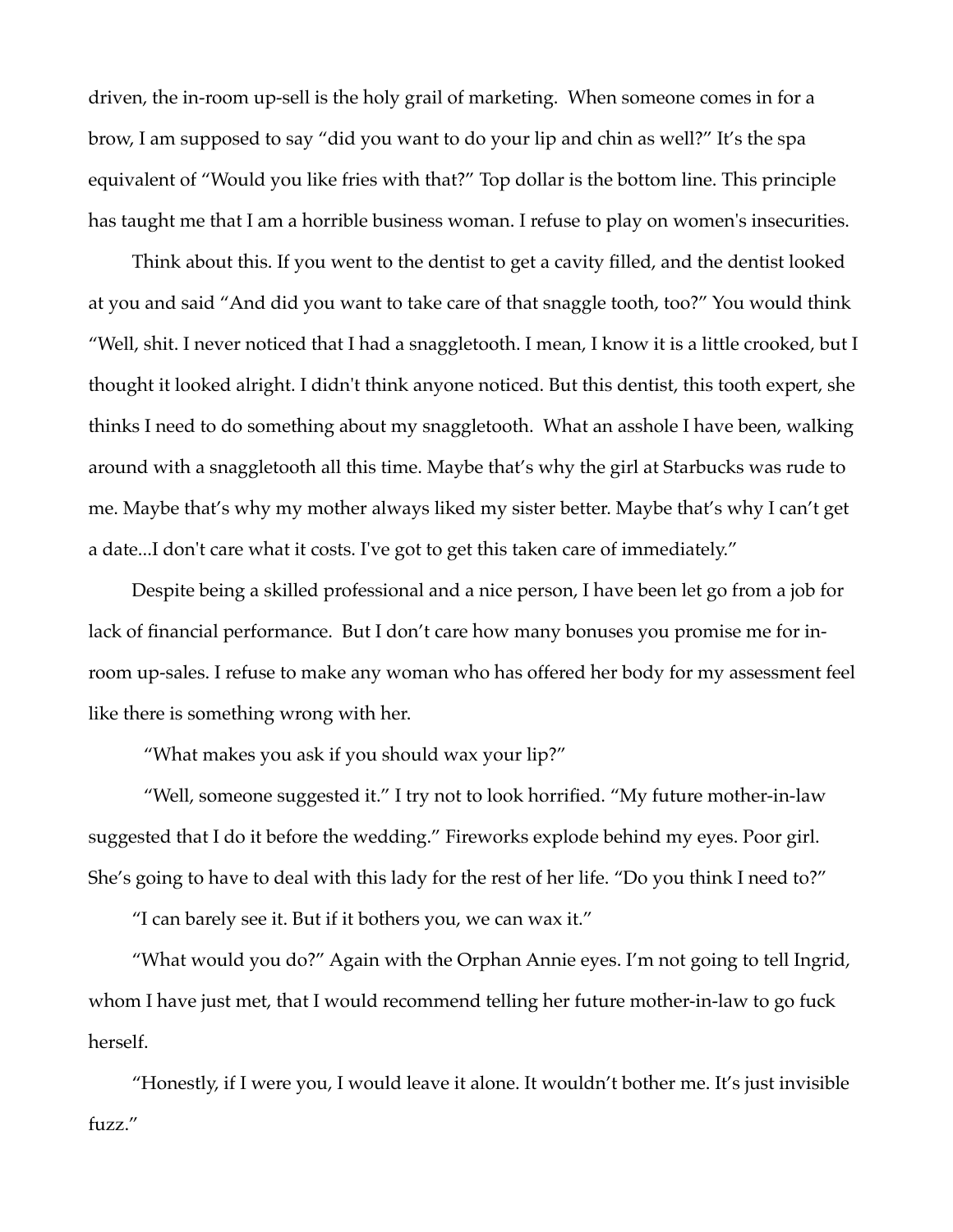"So you don't think the fuzz is...too thick?"

"No, honestly. I don't."

Ingrid came in, nervous and shy, and I took care of her and made her feel good about herself. She shared with me the quiet cruelty of her future mother-in-law, something she probably hadn't mentioned to anyone else for fear that they would say "Yeah, I've been meaning to mention that hairy upper lip of yours." I could have said, yes, yes, Ingrid, let's wax your lip, it's fuzzy. She still would have come back, and I would make more money off of her. To me, it's not worth it. *The Economist* article "Pots of Promise" states that the beauty industry "plays on the fear of looking ugly as much as the pleasure of looking beautiful."<sup>[68](#page-5-0)</sup> I don't want to be someone that capitalizes on the fear of looking ugly. I want to provide the pleasure of looking beautiful. I want to provide the moment when Ingrid looks in the mirror and gasps with pleasure at the sight of her new, flattering brows. I want to do that over and over.

© Catherine Wargo Roberts 2013